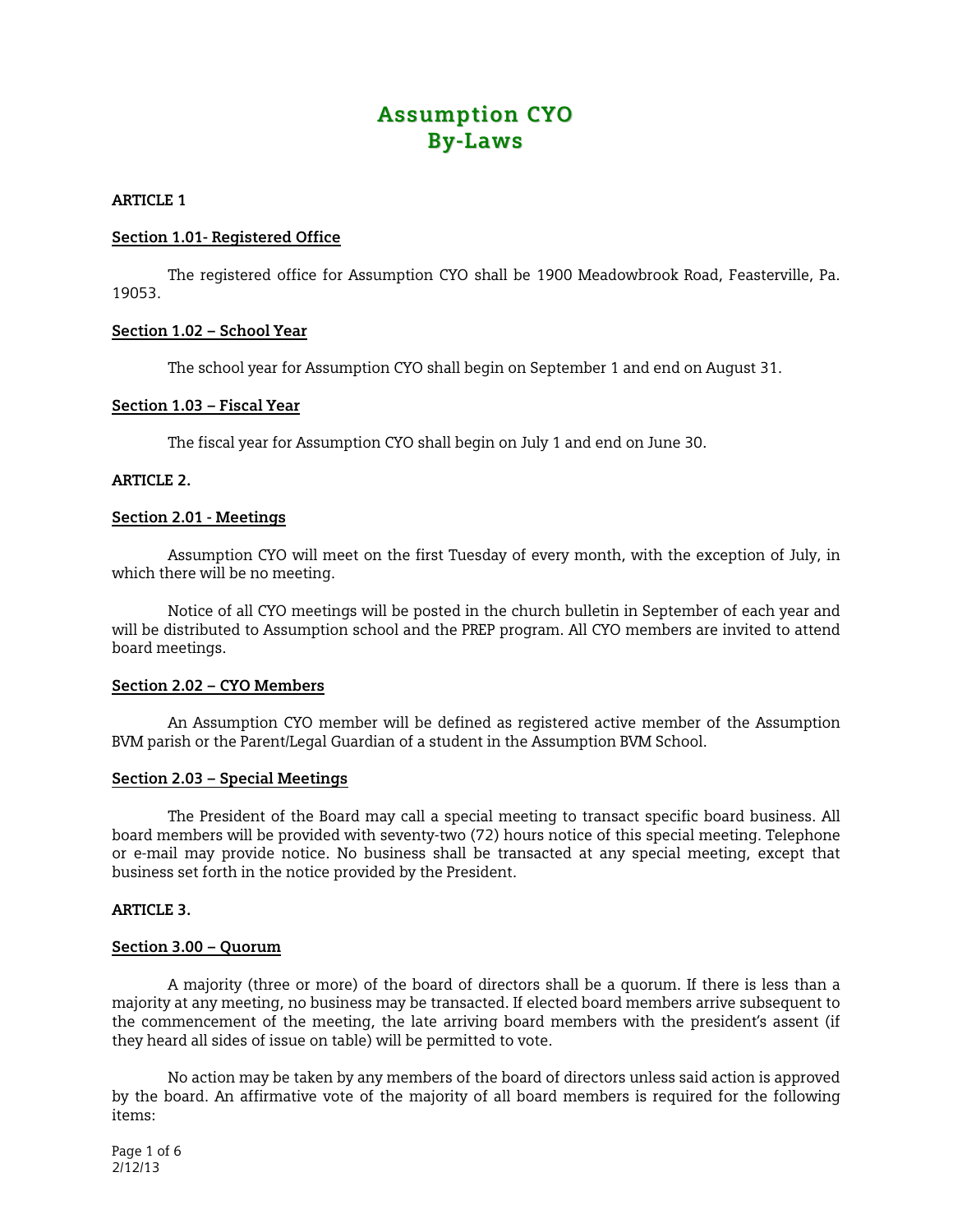- o disciplinary action involving a coach, parent, family member or student;
- o expenditures over \$500;
- o establishing new programs;
- o entering into contracts with any third party.

Failure to comply with this provision shall render any acts taken by those board members as void and unenforceable.

 All meetings will be run in accordance with the Robert's Rules. Every Board member, entitled to vote, must be present at the meeting to vote. There will be no voting by proxy or telephone. Each member must, when called, express consent or dissent to any proposal before the board for vote

# **Article 4.**

# **Section 4.01 – Board Officials**

The Board position shall be as follows:

## **Athletic Director**

The Athletic Director shall be a voting Board member. The Athletic Director's responsibility is direct oversight of the entire Athletic Program. The President, Vice President and/or Facilities Officer will be responsible to report activities that may involve discipline, rule infractions and/or league affairs, which may affect the Assumption CYO sports program. The Athletic Director may take action that is in the best interest of Assumption CYO sports program in conjunction with President including suspension of coach, team, parent or other individual until situation can be reviewed by the Board. The Athletic Director shall be responsible for enforcing all decisions of the Board regarding disciplinary actions. The Athletic Director will attend and represent Assumption at Regional Athletic Director meetings or arrange for another Assumption representative to attend. The Athletic Director will be responsible to report to the Board at each Board meeting with regard to the status of all programs in general.

## **President**

 The President shall preside over all meetings and may call special meetings, provided notice is given in accordance with these bylaws. The President shall be the executive officer of the Board and, as such, he or she, together with the Recording Secretary, when directed by the Board shall execute any contracts and other papers pertinent to the business of the Board of Directors. The President of the Board shall, after the Board has approved and acted upon any bill or account, authorize the payment of said in conjunction with the Board Treasurer. The Board President shall in no case except as set forth in this Section, sign any order for any sum, unless it has been acted upon and approved by the majority of the Board.

## **Vice President / Operating Officer**

 In the absence of President, the Vice President / Operating Officer shall preside at all meetings, call special meetings, and when directed by the Board, shall execute contracts and other paper pertaining to Board business.

 The Vice President / Operating Officer shall be responsible for completion of the CYO United Way application. The Vice President /Operating Officer shall be responsible for attending or assigning parties to attend CYO Central and Regional Meetings or trainings.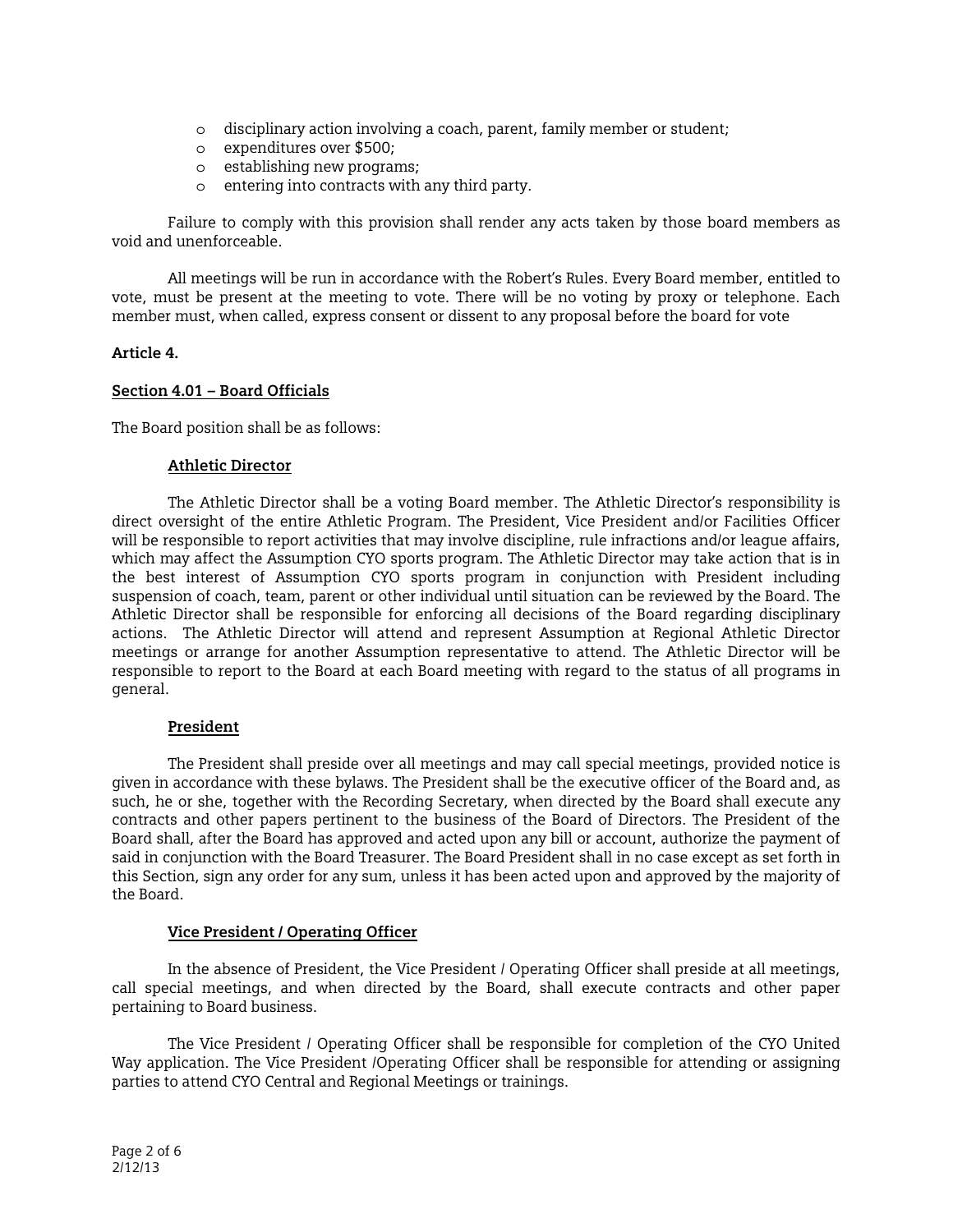The Vice President / Operating Officer shall be responsible for providing guidance to Sport Coordinators and should ensure attendance of a board member at all season opening and closing meetings held by a Sport Coordinator. The Vice President / Operating Officer shall be responsible for recommending the Sport Coordinator for each sport to the Athletic Director. The Sports Coordinators must report to the Vice President / Operating Officer and Recording Secretary on the status of all Coach's certifications and child abuse check requirements. All Sports Coordinators are responsible to provide the Vice President/Operating Officer copies of all completed official team rosters prior to the first game. Rosters should be considered confidential but be made available to the Athletic Director and Treasurer upon request. Other board member may be provided copies at the discretion of the board.

# **Recording Secretary**

The duties of the Recording Secretary shall be to take Minutes of Board meetings and to take Minutes at Board meetings and to serve as Parliamentarian at all Board meetings. The Recording Secretary shall be responsible for creating the Agenda for all meetings and any Addendums to be added to the Agenda must be approved by the Recording Secretary. The Recording Secretary shall keep a correct and proper accounting of all proceedings of the Board and prepare such reports and accounts that are required by the Board. The Recording Secretary shall have the responsibility of the general supervision of all business affairs of the Board and shall be the custodian of all records of the Board.

The Recording Secretary shall act as the liaison with the Rectory, CYO Region 19 and CYO Central. The Recording Secretary shall report to Board and Rectory on the status of the Coach's Certifications and child abuse check requirements.

# **Treasurer**

 The Treasurer shall receive all CYO funds and shall make payments as approved by the Board of Directors. The Treasurer shall be responsible for keeping all financial records, in good order, including information with regard to receipts and disbursements. The Treasurer will be responsible to make a Treasurer's Report at every Board meeting, which sets forth the finances of the Board. The Treasurer shall deposit all funds in accounts belonging to the CYO. All deposits shall be in the name of the CYO. The Board Treasurer shall settle his accounts with the CYO as often as is required by the Board of Directors. It is the duty of the Treasurer to ensure that records are available for audit at the request of the Rectory. The Treasurer should review and report on preliminary budgets submitted by the Sports Coordinators and audit final closeouts of each sport to ensure accuracy, clarity and that all documentation is provided.

# **Facilities Officer**

 The Facilities Officer shall be responsible for identifying the equipment, facility and field needs of the CYO including food stand. The Facilities Officer shall have oversight and preparing the budget to address facility and field needs to be presented to the Board for full review and approval. The Facilities Officer is responsible for obtaining school district and/or other organizations' applications for renting facilities and fields, which have been approved for use by the Board. The Facilities Officer shall work directly with the Rectory on use of or other matters regarding facilities owned and operated by Assumption Parish. The Facilities Officer is responsible for oversight of the snack bar and to ensure its proper operation and accounting.

# **Information Technology (IT) Officer**

 The IT Officer shall be responsible for maintaining the CYO website, [www.abvm-cyo.org.](http://www.abvm-cyo.org/) IT Officer's responsibilities shall include, but not be limited to: updating & maintaining the website as necessary and interfacing with the Rectory with respects to linking the CYO website to the overall Assumption B.V.M. website.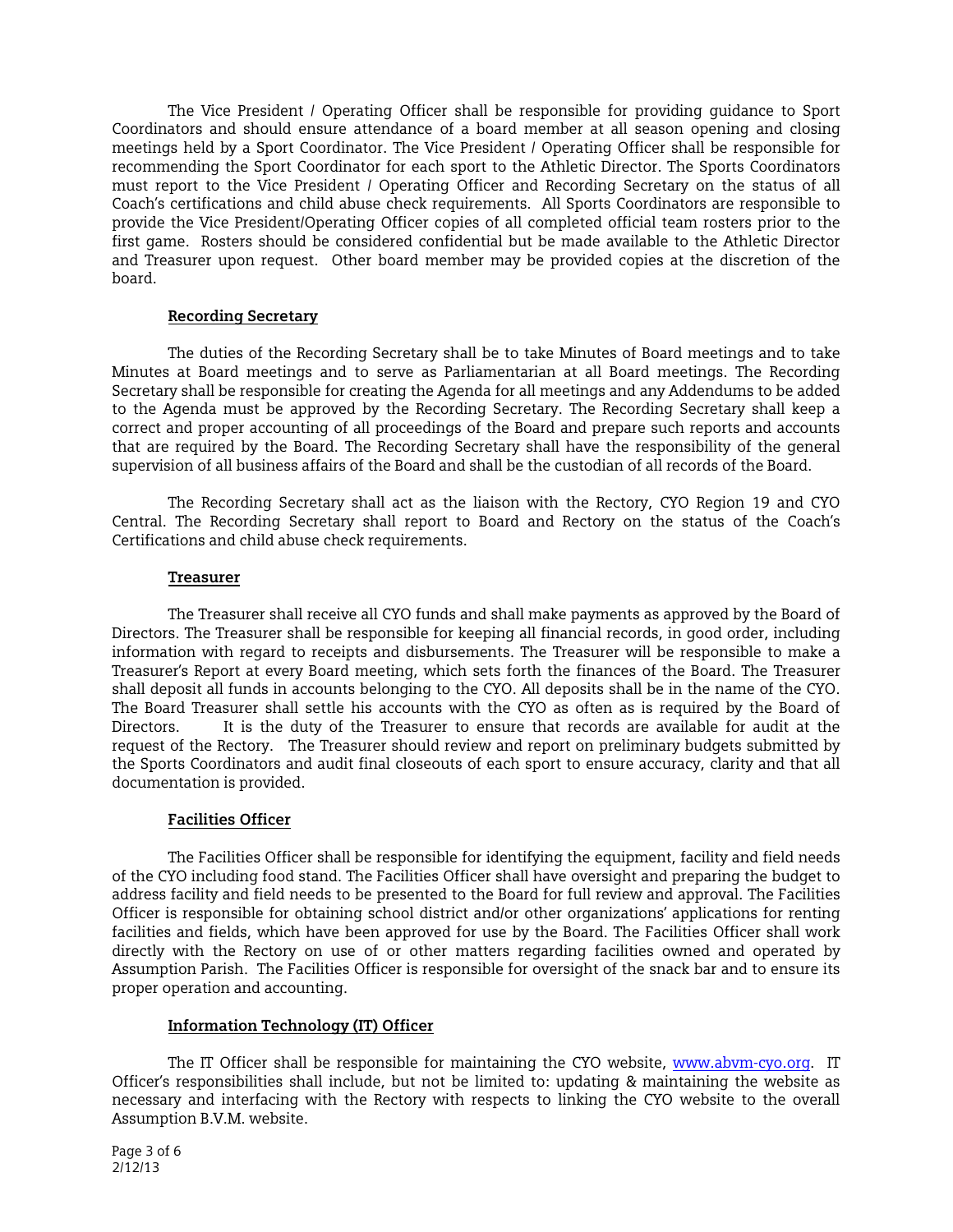# **Development Officer**

 The Development Officer shall be responsible for creation of, approval of and implementation of yearly fund raising activities to support CYO operations as well as other community activities. Developmental Officer shall conduct various community service activities for student athletes to expand the Bishop's document on Youth Ministry. These include:

- 1. To empower young people to live as disciples of Jesus Christ in our world today.
- 2. To draw young people to responsible participation in the life, mission and work of the Catholic faith community.
- 3. To foster the total personal and spiritual growth of each person.

# **Section 4.02. – Personal Liability of Directors**

 No director shall be personally liable for any monetary damages for any action taken or for failure to take any action, unless said director has breached or failed to perform the duties of his/her office and the breach or failure to perform this duty constitutes self-dealing, willful misconduct or recklessness.

# **Section 4.03. – Qualifications of Directors**

 Each director shall be a natural person of majority age and must be an active member of the Assumption CYO as defined by Article 2 Section 2.01.

# **Section 4.04. – Election of Directors**

The President, Athletic Director and Facilities Officer will be elected in odd years.

The Vice President / Operating Officer, Recording Secretary and Treasurer shall be elected in even years.

Each term of office will be for two (2) years. Elections will occur at the June meeting of the board of Directors. In order to be eligible to vote for a director, the CYO member must have attended at least five (5) board meetings in the preceding school year, September 1 through August 31. The Recording Secretary shall determine the eligibility of individuals to vote by keeping a notebook of all members present at every board meeting. The Recording Secretary's signature on said notebook will indicate that the attendees at the meeting as listed on that page, are accurate to the best of his/her knowledge.

## **Section 4.05. – Resignation**

 Any member may resign at any time upon written notice to the CYO. The resignation shall be effective upon receipt thereof by the CYO. Resignations of board members must be accepted by the board at the board meeting immediately following the resignation.

 Vacancies on the board of directors will be filled by the directors themselves, by a majority vote of the remaining members, even though this may be less than a quorum. The person selected shall be authorized to serve the balance of the unexpired term of that Director.

 The Board of Directors, by a majority vote, may remove any Director, if the Board believes that such Director has failed to fulfill that individual's duties, or if that individual has missed three (3) consecutive Board meetings. The removal of any Director is at the sole discretion of the Board as a group.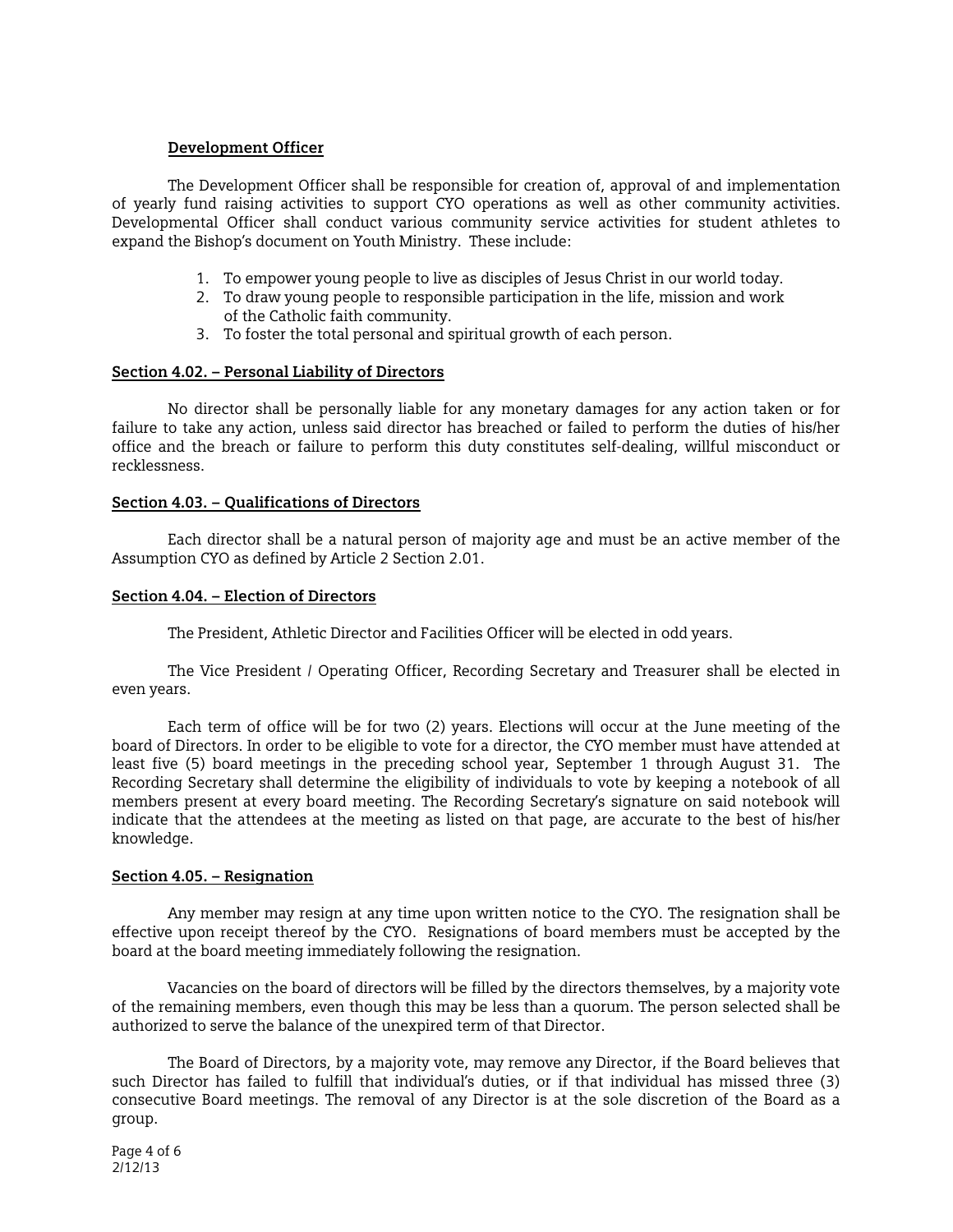#### **Section 4.06. – Board Duties – Other Appointees**

 With the exception of the Athletic Director, in the scope of executing his/her duties, no Board member may act alone. Board members may only act with the approval and authorization of the Board itself, subsequent to a meeting. The Board may take no official action except at Board meetings. If, between Board meetings, the President deems that it is necessary to take action on an item, the President may, at his / her discretion, contact each Board member and ask each Board member's permission to: (a) take action on an item outside of the meeting; and (b) ask each Board member to assent to a proposed course of action. If any Board member objects to taking action outside of the Board meeting, no action can be taken on the item. If all Board members agree, then the President may poll each Board member with regard to the issue presented. The President is responsible to come to the next regularly scheduled meeting and advise the Board as a whole with regard to the action that was proposed and confirm that all Board members were consulted prior to the action being taken.

 The Board reserves the right to appoint Board Members at-Large or Advisory Board members to serve for one-year terms, which are reviewed at the September meeting each year. Further, the Board reserves the right to establish a Junior Board of youths demonstrating significant involvement and commitment to the CYO sports program and Assumption community. The Junior Board Members must be juniors in High School or older.

The Coordinators are responsible for handling all issues with regard to their own sport. The Coordinators will choose the Coaches for each team and then Coaches will report directly to the Coordinator. The Coordinators are responsible to provide the Vice President / Operating Officer and Athletic Director with an approximate budget for equipment, uniforms, official and league registration fees and supplies to run their sport. In addition, the Coordinator must ensure all players and coaches are properly registered and provide completed rosters to the Vice President. The facility needs of each sport must be presented to the Facilities Officer in advance of the season in enough time to make necessary arrangements. Finally, the Coordinator will report to and work with the Developmental Officer to implement any approved fund raising activities. All fundraising must be approved in advance by the Development Officer. In his/her absence, all fundraising activities must be brought before the Board for approval.

Each Coordinator selected will be responsible for operating the individual sport or group. There will be a:

- o Baseball Coordinator;
- o Basketball Coordinator;
- o Cheerleading Coordinator;
- o Cross Country Coordinator
- o Football Coordinator;
- o Soccer Coordinator,
- o Softball Coordinator,
- o Track and Field Coordinator;

and other Coordinators as approved by the Board of Directors.

All sporting equipment and other expenditures in excess of \$50 (except uniforms) will be presented to the Facilities Officer who will make the presentation to the Board of Directors and Athletic Director as well as request approval of all purchases from the Board. Likewise, any facility expenses must be presented to the Facilities Officer and fundraising expenses to the Vice President / Operating Officer, which in turn will present such expenses to the Board of Directors.

 All Coordinators must attend all Board meetings and provide the Board with a report on that sport.